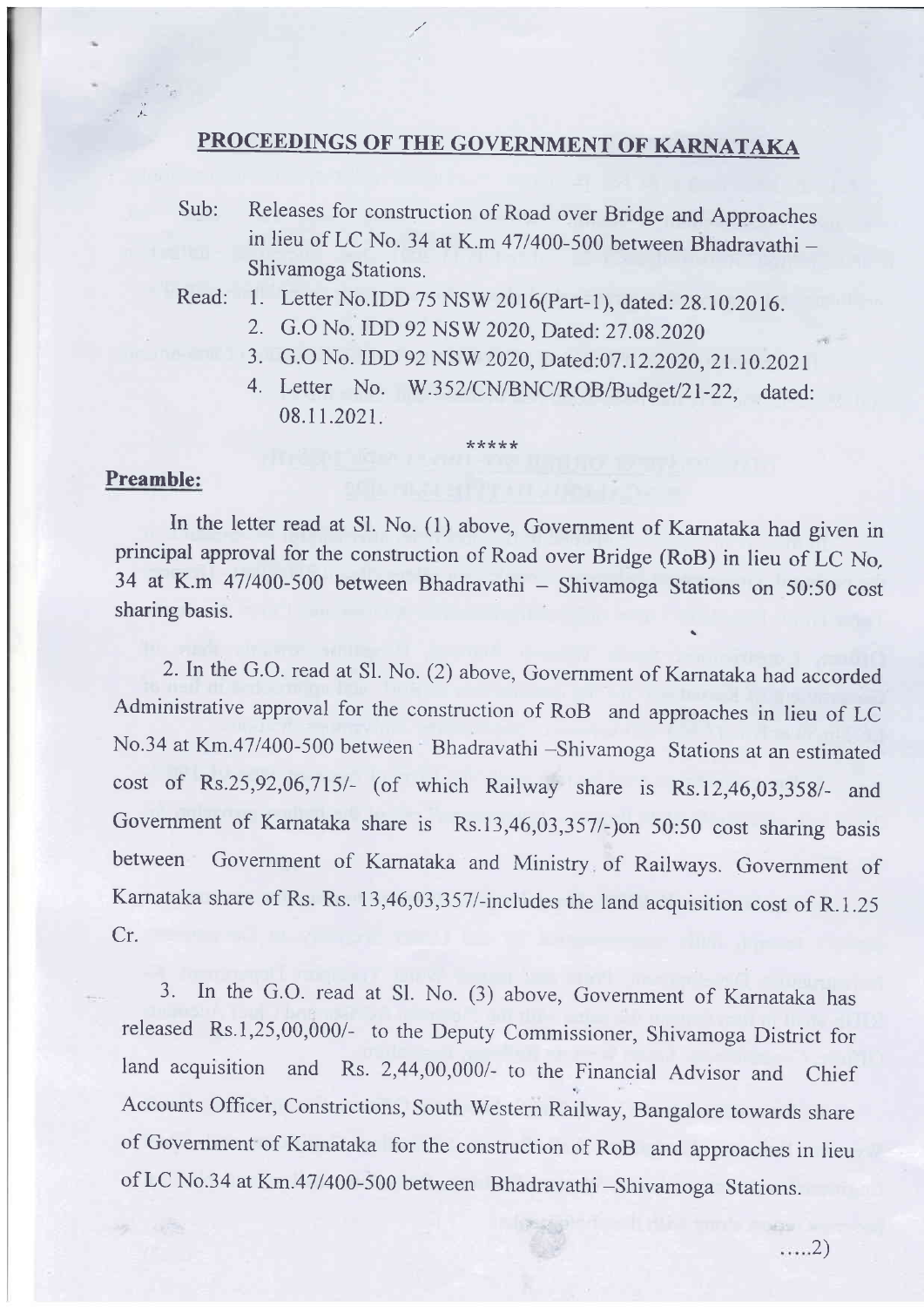4. In the letter read at Sl. No. (4) above, The Chief Engineer (Construction/North), Bengaluru Cantonment, South Western Railway in his letter no. W.352/CN/BNC/RoB/Budget/21-22, dated:08.11.2021 has submitted utilization Certificate and requested to arrange the balance funds for early completion of RoBs.

 $-2-$ 

5. The proposal of Chief Engineer (Construction/North), Bengaluru Cantonment, South Western Railway has been examined in detail and hence this order.

## GOVERNMENT ORDER NO: IDD 31 NSW 2022 (II), BENGALURU, DATED: 17 .03.2022

In the circumstances explained in the preamble, after careful examination of the proposal, Government is hereby accorded for release Rs. 3,59,00,000/- (Rupees Three crores Fifty Nine Lakhs only) to the Financial Advisor and Chief Accounts Officer, Constrictions, South Western Railway, Bangalore towards share of Government of Karnataka for the construction of RoB and approaches in lieu of LC No.34 at Km.47/400-500 between Bhadravathi -Shivamoga Stations.

2. The expenditure shall be met under the Head of Account 5465-01-190-3-04-211- K-ride ROB/RUB Projects- Investments" out of the budget provision for the year 2021-22.

3. The Director, K-RIDE, Bengaluru is authorized to draw the amount on <sup>a</sup> payee's receipt, dully countersigned by the Under Secretary to Government, Infrastructure Development, Ports and Inland Water Transport Department. K-RIDE shall in turn deposit the same with the Financial Advisor and Chief Accounts Officer, Constrictions, South Western Railway, Bengaluru.

4. Financial Advisor and Chief Accounts Officer, Constrictions, South Western Railway, Bangalore shall furnish Utilization Certificate and Chief Engineer/Construction, South Western Railway, Bengaluru shall submit physical progress report along with the photographs.

 $\dots 3)$